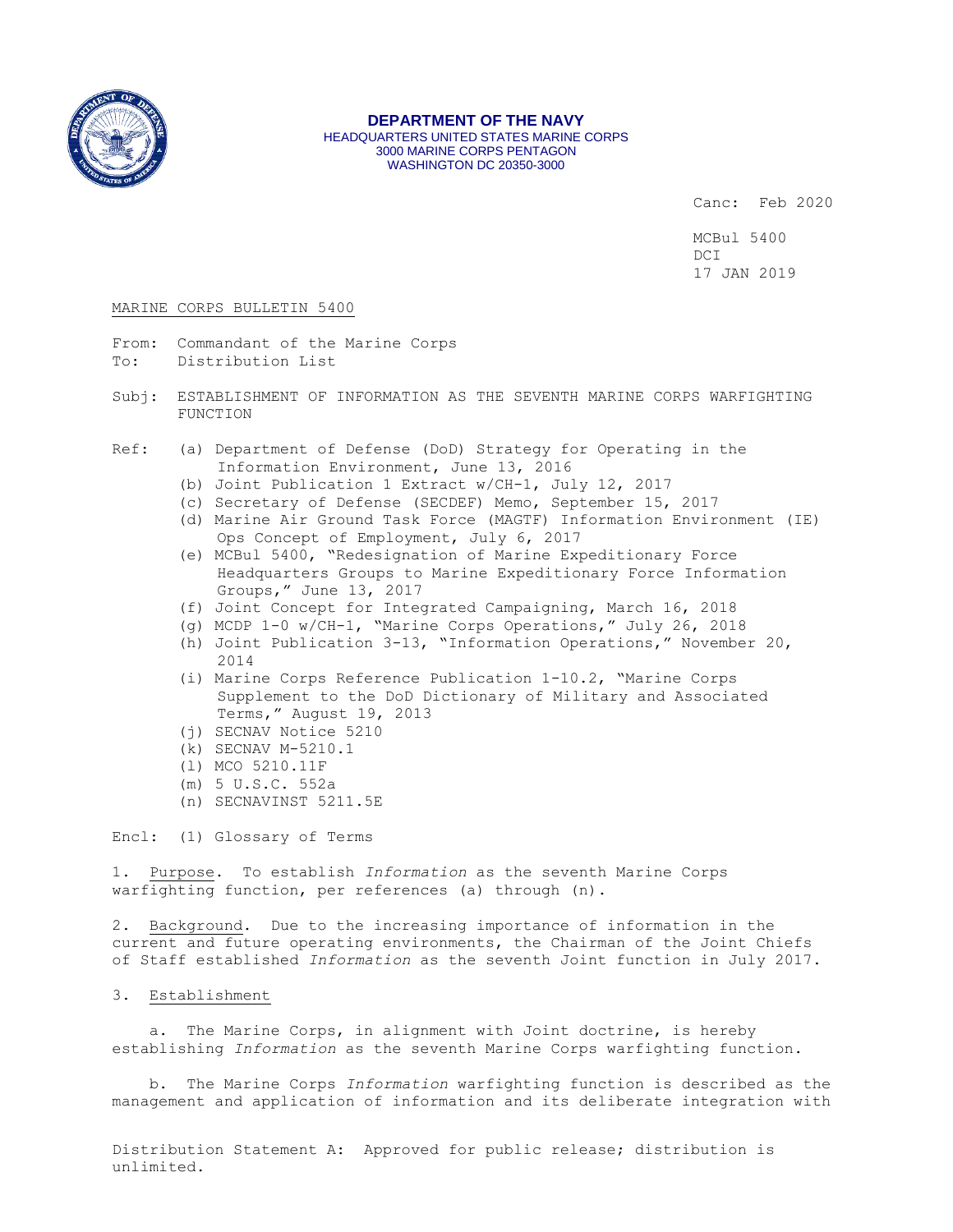other warfighting functions to influence relevant actor perceptions, behavior, action or inaction, and support human and automated decision making. The *Information* warfighting function helps commanders and staffs understand and leverage the pervasive nature of information, its military uses, and its application across all operational phases and the Range of Military Operations (ROMO). This function provides the Marine Corps with the ability to integrate the generation and preservation of friendly information while leveraging the inherent informational aspects of all military activities and Service level operations to achieve Marine Corps objectives.

4. Action. Operating successfully across the conflict continuum requires a Marine Corps capable of understanding the emerging competition continuum, applying overwhelming lethal force when needed, conducting Operations in the Information Environment to achieve military advantage, and operationalizing Phase 0. The establishment of *Information* as the seventh warfighting function is intended to integrate and maximize IE capabilities, resources, and activities across the Marine Corps in support of the Service, the Joint Force, and the Combatant Commands. It will also leverage the inherent informational aspects of military operations, from tactical to strategic efforts, to support the Nation's defense, increase competitive advantage, and achieve mission objectives.

#### a. Deputy Commandant for Information

 (1) Develop and implement a strategy to integrate *Information* as a warfighting function within the Service.

 (2) Identify policy requirements and/or amendments needed to meet the intent of this Bulletin.

# b. Deputy Commandant for Combat Development and Integration

 (1) Update Marine Corps doctrinal publications to incorporate the *Information* function description.

 (2) Incorporate the new information lexicon into formal school programs of instruction.

## 5. Administration and Logistics

 a. Records Management. Records created as a result of this Bulletin shall be managed according to National Archives and Records Administration approved dispositions per references (j) and (k) to ensure proper maintenance, use, accessibility and preservation, regardless of format or medium. Refer to reference (l) for Marine Corps records management policy and procedures.

 b. Privacy Act. Any misuse or unauthorized disclosure of Personally Identifiable Information (PII) may result in both civil and criminal penalties. The Department of the Navy (DON) recognizes that the privacy of an individual is a personal and fundamental right that shall be respected and protected. The DON's need to collect, use, maintain, or disseminate PII about individuals for purposes of discharging its statutory responsibilities will be balanced against the individuals' right to be protected against unwarranted invasion of privacy. All collection, use, maintenance, or dissemination of PII will be in accordance with the Privacy Act of 1974, as amended (reference (m)) and implemented per reference (n).

2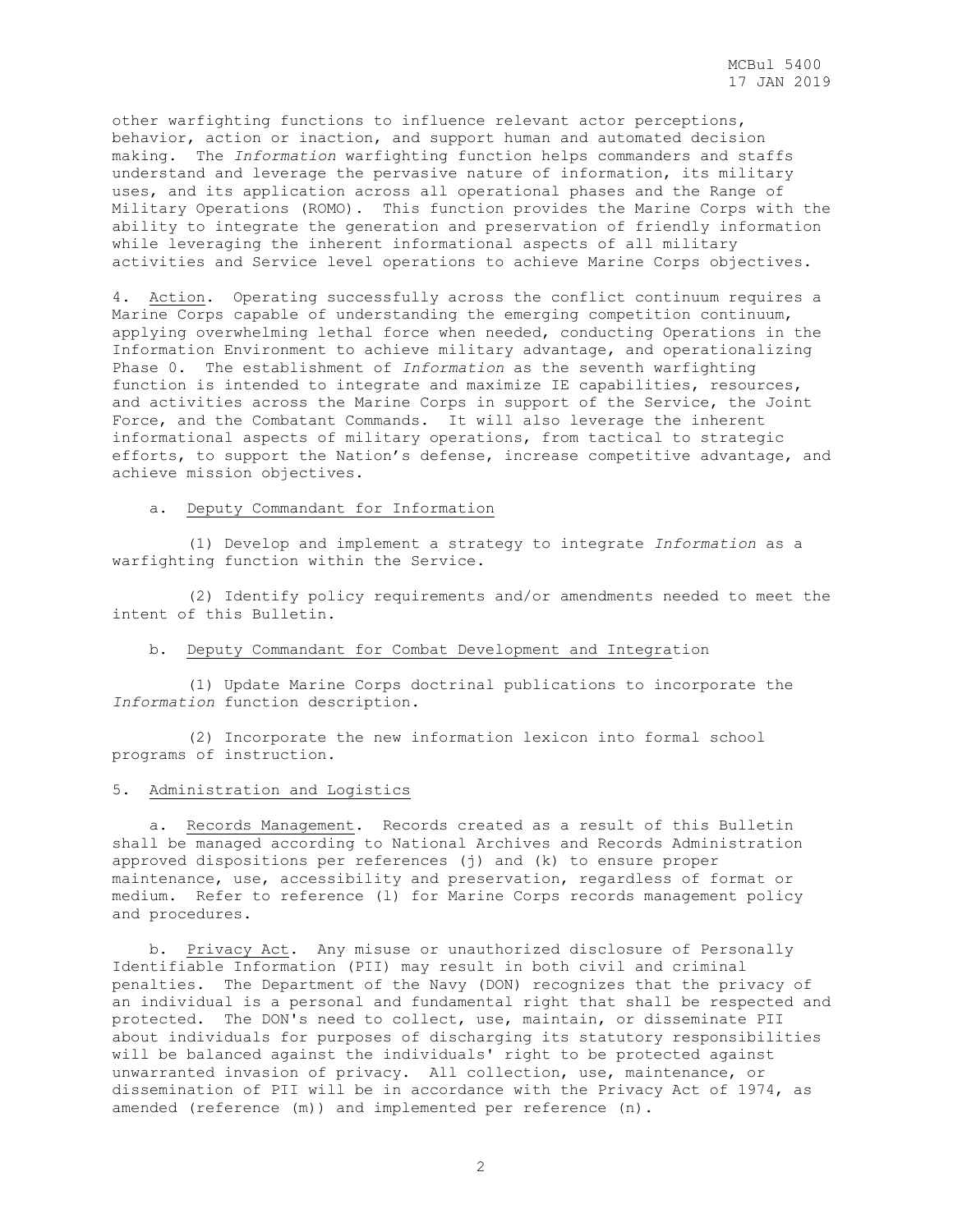c. Reserve Applicability. This Bulletin is applicable to the Marine Corps Total Force.

 d. Cancellation Contingency. This Bulletin is cancelled one year from the date of publication or when incorporated into Marine Corps doctrine, whichever comes first.

Robert B. Neller Commandant of the Marine Corps

DISTRIBUTION: PCN 10208048400